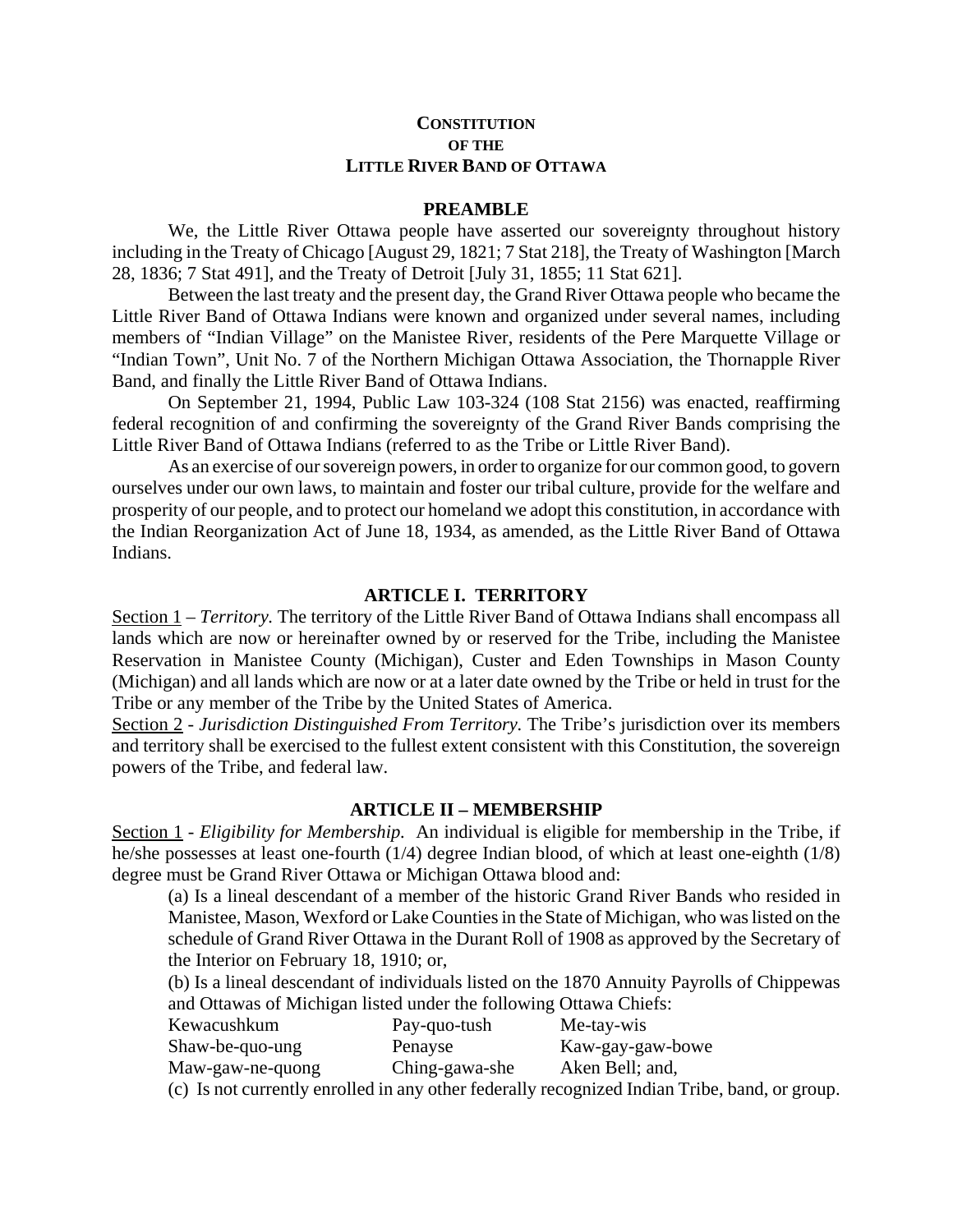Section 2 – *Membership Rights of Children Who Have Been Adopted.* Any child who is less than 18 years of age, who meets the membership criteria in Section 1, shall be eligible for membership, notwithstanding such adoption.

Section 3 - *Dual Membership Prohibition.* Any member of the Little River Band who applies for and is accepted as a member of another federally recognized Indian Tribe or band shall be subject to disenrollment in accordance with Section 4 of this Article.

Section 4 - *Membership Procedure.* The Tribal Council shall establish ordinances governing membership, including but not limited to enrollment and disenrollment; Provided that the Tribal Council shall not have the power to change or establish substantive requirements for membership in addition to those established in this Article.

Section 5 - *Right of Appeal.* Any person whose application for membership has been denied, or any member who has been disenrolled, shall have the right to appeal to the Tribal Court.

# **ARTICLE III - CONSTITUTIONAL RIGHTS**

Section 1 - *Civil Rights.* The Little River Band in exercising the powers of self-government shall not:

(a) Make or enforce any law prohibiting the free exercise of religion, or abridging the freedom of speech, or of the press, or of the right of the people peaceably to assemble and to petition for a redress of grievances;

(b) Violate the right of the people to be secure in their persons, houses, papers, and effects against unreasonable search and seizures, nor issue warrants, but upon probable cause, supported by oath or affirmation, and particularly describing the place to be searched and the person or thing to be seized;

(c) Subject any person for the same offense to be twice put in jeopardy;

(d) Compel any person in any criminal case to be a witness against himself;

(e) Take any private property for a public use without just compensation;

(f) Deny to any person in a criminal proceeding the right to a speedy and public trial, to be informed of the nature and cause of the accusation, to be confronted with the witnesses against him, to have compulsory process for obtaining witnesses in his favor, and at his own expense to have the assistance of counsel for his defense;

(g) Require excessive bail, impose excessive fines, inflict cruel and unusual punishments, and in no event impose for conviction of any one offense any penalty or punishment greater than imprisonment for a term of one year or a fine of five thousand dollars (\$5000.00), or both, or the maximum penalty allowed under Federal law;

(h) Deny to any person within its jurisdiction the equal protection of its laws or deprive any person of liberty or property without due process of law;

(i) Pass any legislation, directed against a designated person, pronouncing him/her guilty of an alleged crime, without trial or conviction or ex post facto law, which retroactively changes the legality or consequences of a fact or action after the occurrence of that fact or commission of the act;

(j) Deny to any person accused of an offense punishable by imprisonment the right, upon request, to a trial by jury of not less than six (6) persons;

(k) Make or enforce any law unreasonably infringing the right of tribal members to keep and bear arms; or

(l) The enumeration of rights in this Constitution shall not be construed to deny or disparage other rights retained by tribal members.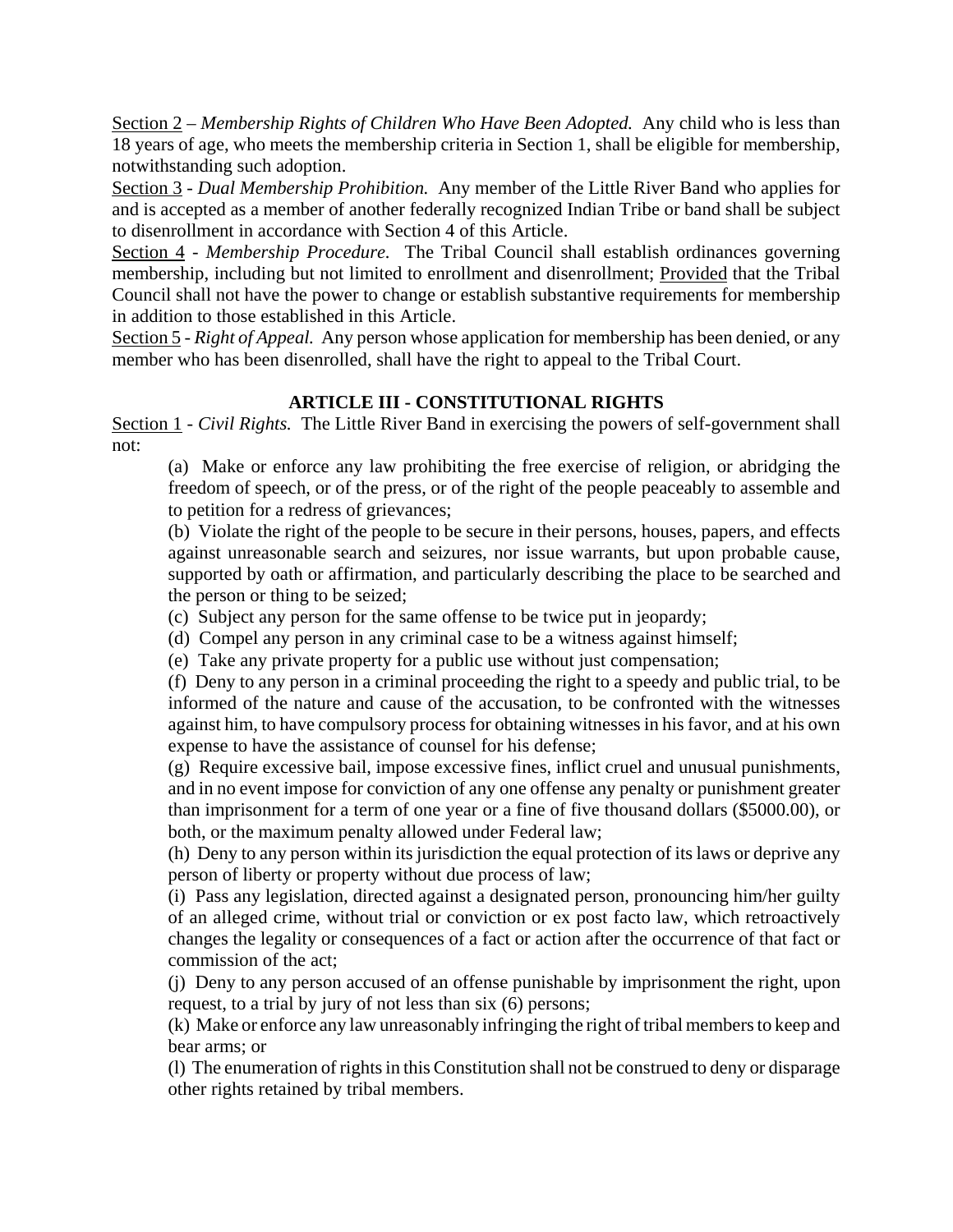Section 2 - *Access to Tribal Records.* Subject to any express limitations contained in this Constitution, the laws of the United States, and individual Tribal members' and Tribal employees' rights to privacy, members of the Tribe shall be provided access to review the records of Tribe including, but not limited to: minutes of all meetings of the Tribal Council or other subdivisions of the Tribal government, Tribal budgets and financial reports of Tribal expenditures; provided that such review shall be conducted during normal office hours.

## **ARTICLE IV - TRIBAL COUNCIL**

Section 1 - The legislative powers of the Little River Band shall be invested in the Tribal Council. Section 2 - *Composition of the Tribal Council.*

(a) The Tribal Council shall consist of nine (9) persons, elected by popular vote of the registered voters of the Tribe in the manner described in this Section and Article IX.

(b)Tribal Council positions shall be elected by the membership from the following districts: 1. Six (6) of the nine (9) members of the Tribal Council shall be elected by the registered voters of the Tribe who reside in the following Counties in the State of Michigan: Kent, Lake, Manistee, Mason, Muskegon, Newago, Oceana, Ottawa and Wexford;

2. Two (2) of the nine (9) members of the Tribal Council shall be elected by all of the registered voters of the Tribe;

3. One (1) of the nine (9) members of the Tribal Council shall be elected by those registered voters of the Tribe residing outside the nine (9) county district defined in subsection 2(b)(1) of this Section.

(c) The Council shall select two (2) Council members, by majority vote of the Council, to serve as Council Officers: Speaker and Recorder. Officers terms shall be two years. A single Council member may not hold both Officer positions.

Section 3 - *Qualifications.* Any member of the Tribe who is twenty-one (21) years of age or older who has resided within the State of Michigan for at least six (6) months prior to the date of the next scheduled election may serve on the Tribal Council.

Section 4 - *Terms of Office.*

(a) Except as provided for in Section 1 of Article IX in this Constitution each Tribal Council member's term of office shall be four (4) years.

(b) Tribal Council members shall continue in office until their successors are sworn in by the Tribal Court, their office is deemed vacant, or they are removed from the Tribal Council.

(c) If any Tribal Council member ceases to be a member of the Tribe, he or she shall automatically forfeit his or her Council position.

(d) If any Tribal Council member ceases to be a resident of the State of Michigan, he or she shall automatically forfeit his or her Council position.

(e) There shall be no prohibition against continuous service.

Section 5 - *Council Officers Duties.*

(a) *Speaker.* The Speaker of the Council shall:

1. Preside at all meetings of the Tribal Council.

2. Call special meetings of the Council, when appropriate.

3. Receive reports from the committees or commissions and deliver such reports to the Council.

4. Perform the duties of the Tribal Ogema in the absence of or due to the inability of the Ogema to perform those duties.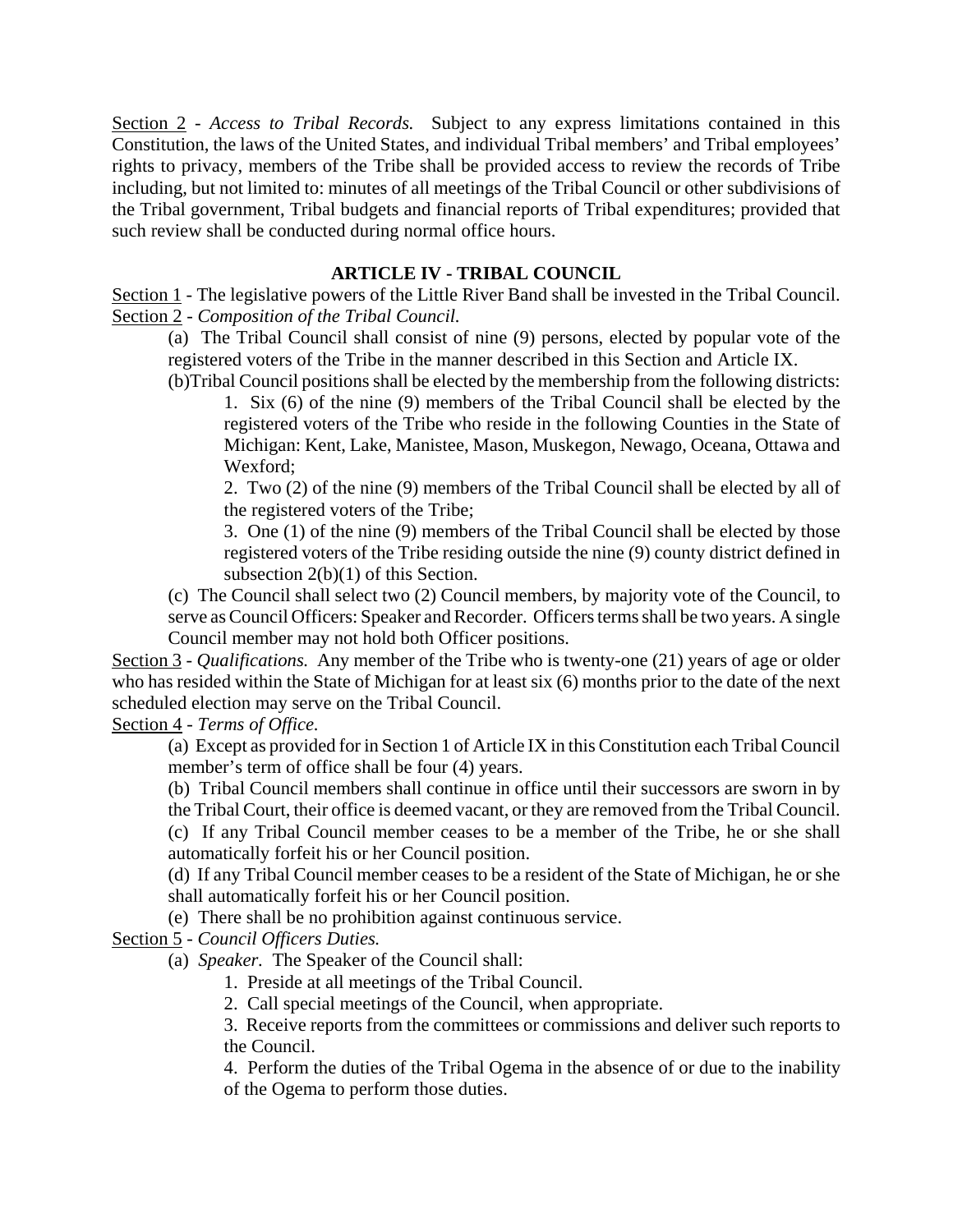(b) *Recorder.* The Recorder of the Council shall:

1. Submit a record of the minutes of all Tribal Council meetings, and make such reports available to the membership of the Tribe.

2. Keep the Members informed as to the status of the activities of the Council and all other matters affecting the Tribe and its members.

3. Maintain and protect the Tribal Seal.

4. Perform the duties of the Speaker if the Speaker is absent or unable to fulfill those duties.

#### Section 6 - *Meetings of the Tribal Council.*

(a) *Regular Meetings.* The Tribal Council shall meet in regular session at least once every month at a time and place to be set by the Tribal Council. The schedule of meetings for regular sessions of the Tribal Council for the next calendar year shall be set by resolution of the Tribal Council at the last regular session of each calendar year. The meeting schedule for each calendar year shall be published and made available to the General Membership. (b) *Special Meetings.* A special meeting of the Tribal Council may be held under the following conditions:

1. A special meeting shall be called (i) upon written request of the Tribal Ogema submitted to the Council Recorder, (ii) upon written request, submitted to the Tribal Ogema or Council Recorder, by two (2) members of the Tribal Council, (iii) upon written request, submitted to the Tribal Ogema or Council Recorder, signed by at least ten percent (10%) of the Tribal Elders, fifty-five (55) years or older; or (iv) upon a petition of ten percent (10%) of the registered Tribal voters requesting a meeting submitted to the Tribal Ogema or Council Recorder.

2. There shall be at least seventy-two (72) hours written notice sent to the Council members at each member's designated regular mailing address. Notice shall also be posted in the Tribal Office or Governmental Center. No business may be transacted if proper notices have not been mailed and posted. The notice shall specify all business to be addressed, and no matter which is not included in the notice may be addressed at the meeting.

(c) *Emergency Meetings.* Emergency meetings of the Tribal Council may be called by the Tribal Ogema or Speaker upon less than seventy-two (72) hours written notice, if such meetings are necessary for the preservation or protection of the health, welfare, peace, safety or property of the Tribe. Efforts shall be made to ensure that each Tribal Council member receives notice of such meetings. Where practical, notice shall be posted at the Tribal Office or Governmental Center. Notices shall state the purpose, time and place of the meeting. No business other than that stated in the notice shall be transacted at such meetings.

(d) *Open Meetings; Closed Sessions.* All meetings of the Tribal Council shall be open to the Tribal Membership. However, the Council may meet in closed session for the following purposes:

1. Personnel Matters, provided the employee in question did not request a public meeting, or

2. Business matters involving consideration of bids or contracts which are privileged or confidential, or

3. Claims by and against the Tribe.

Minutes shall be maintained relating to all business conducted in open or closed session. The general reason for a determination to meet in closed session shall placed on the record in open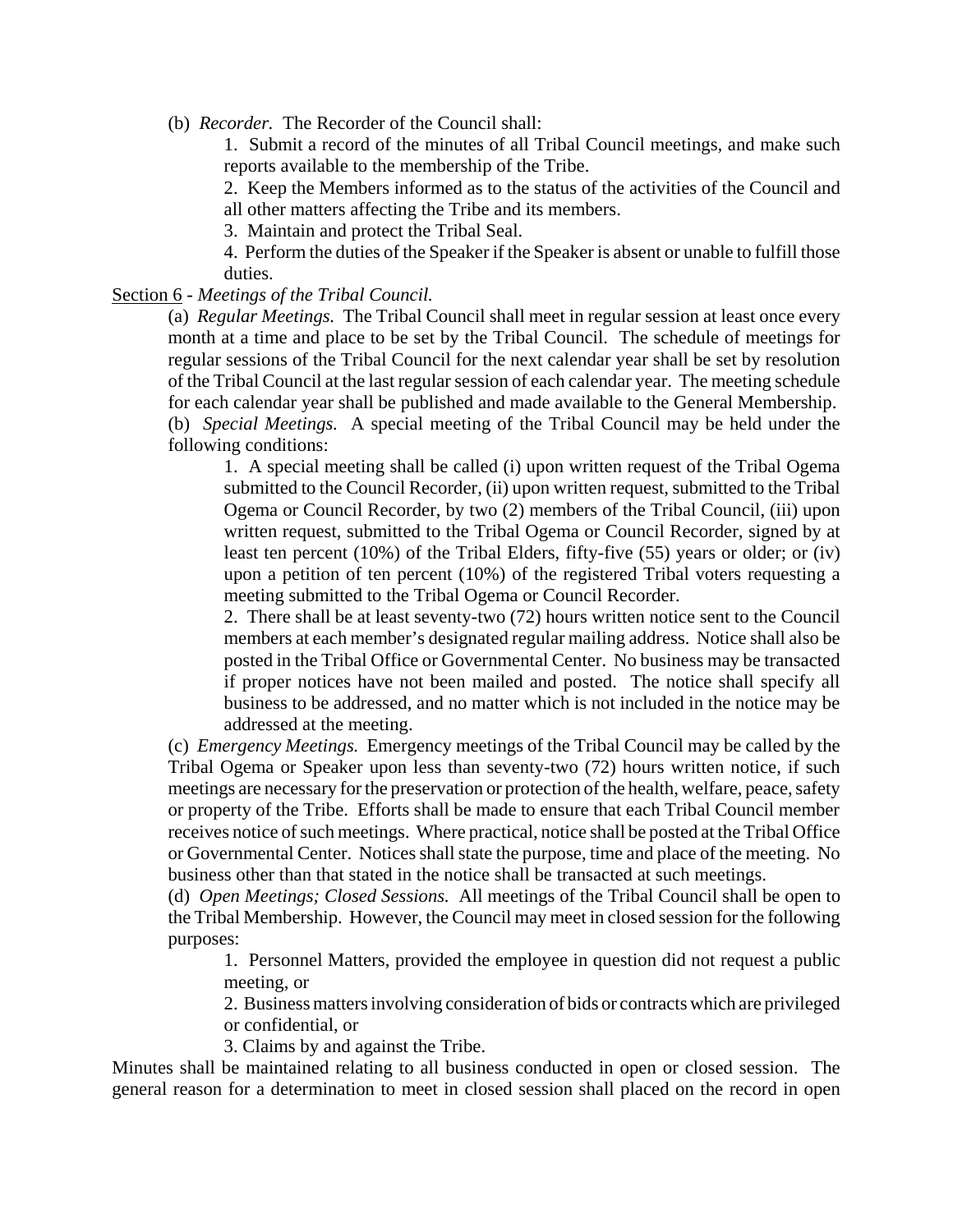session. The minutes of business conducted in closed session shall be maintained in a closed file in perpetuity; however, such minutes of closed sessions may be opened to the public upon a vote of the majority of the Tribal Council, upon final disposition of the matter concerned or upon order of the Tribal Judiciary. Upon conclusion of a closed session, announcement of the resumption of open session shall be made before adjournment.

(e) *Rules of the Tribal Council.* The Tribal Council shall determine its own rules of procedure for meetings of the Tribal Council, subject to any limitations imposed in this Constitution. Such rules and procedures shall provide for an opportunity for the General Membership to be heard on any question under consideration by the Tribal Council.

(f) *Quorum required to conduct business.*

1. A quorum of the Tribal Council shall consist of six (6) members, provided at least four (4) of the six (6) members present represent the nine (9) county district defined in subsection 2(b)(1) of Article IV.

2. When a Council Member has a personal interest in an issue or matter to be voted on by the Council, other than those common to all Tribal Members, which would require balancing personal interest against interests of the Tribe, such member shall abstain from voting on that matter due to conflict of interest and shall disclose the nature of the conflict.

3. The fact that a member may not vote on an issue due to conflict of interest shall not prevent that member from voting on other matters or from determining a quorum's existence.

4. Failure to disclose a potential conflict of interest is cause for removal, and where a matter of potential conflict has been disclosed, the Council shall determine by majority vote whether a member shall abstain from voting, although no member shall be compelled to vote regarding an issue as to which he or she believes a conflict exists.

(g) *Action by the Tribal Council.*

1. The Tribal Council shall act only by ordinance, resolution or motion.

2. Tribal Council action shall be determined by a majority of the quorum present and voting at the meeting, unless otherwise specified in this Constitution, and minutes shall identify each Council Member's vote on every issue.

Section 7 - *Powers of the Tribal Council.* The legislative powers of the Little River Band of Ottawa Indians shall be vested in the Tribal Council, subject to any express limitations contained in this Constitution. The Tribal Council shall have the power, including by way of illustration, but not by limitation:

(a) To exercise the inherent powers of the Little River Band by establishing laws through the enactment of ordinances and adoption of resolutions not inconsistent with this Constitution:

1. to govern the conduct of members of the Little River Band and other persons within its jurisdiction;

2. to promote, protect and provide for public health, peace, morals, education and general welfare of the Little River Band and its members;

3. to provide by ordinance for the jurisdiction of the Tribe over Indian Child Welfare matters, and all other domestic relations matters;

4. to provide for the manner of making, holding and revoking assignments of the Little River Band's land or interests therein;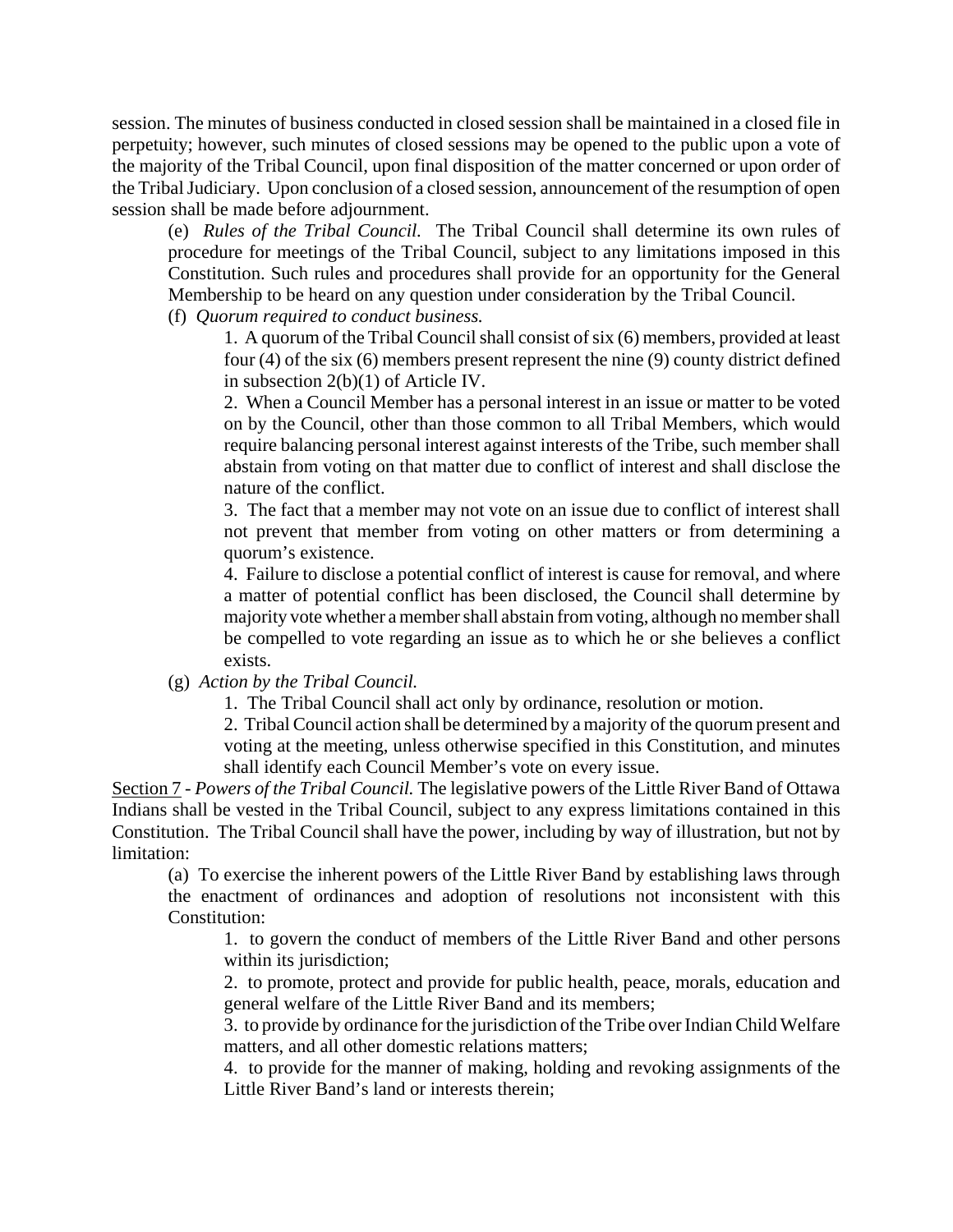(b) To authorize and ratify agreements and contracts negotiated by the Tribal Ogema on behalf of the Little River Band with federal, state and local governments and other Indian tribes or their departments or political subdivisions, or with private persons on all matters within the authority of the Tribal Council;

(c) To purchase, lease, take by gift, take by devise or bequest, or otherwise acquire land, interests in land, personal property or other assets which may be deemed beneficial to the Little River Band;

(d) To approve or veto any sale, disposition, lease or encumbrance of Little River Band land, interests in land, personal property or other assets;

(e) To employ legal counsel, subject to the approval of the Secretary of the Interior so long as such approval is required by Federal law;

(f) To create by ordinance regulatory commissions or subordinate organizations and to delegate to such organizations the power to manage the affairs and enterprises of the Little River Band, provided that no such commission or subordinate organization shall exercise powers of the Tribal Council unless they are expressly delegated by the Tribal Council;

(g) To establish rules and procedures to regulate all meetings of the Tribal Council, standing committees, special committees and such other regulatory commissions or subordinate organizations created by ordinance;

(h) To approve appointments to the Tribal Court, regulatory commissions and heads of subordinate organizations created by ordinance;

(i) To exercise the following fiscal powers:

1. Subject to the veto of the Tribal Ogema, to adopt, approve or amend the annual budget presented by the Tribal Ogema and to authorize the expenditure of funds in accordance with such budgets;

2. To manage any funds within the exclusive control of the Little River Band and to appropriate these funds for the benefit of the Tribe and its members. All expenditures of funds shall be pursuant to appropriations or budgets authorized by resolution or in accordance with ordinances of the Tribal Council;

3. To levy duties, fees, taxes and assessments on any person, natural or corporate, residing or doing business within the territorial jurisdiction of the Little River Band; 4. To borrow money or to issue temporary or long term evidence of indebtedness for public purposes and to secure the repayment thereof;

(j) To take action, not inconsistent with this Constitution or Federal law, which shall be necessary and proper to carry out the sovereign legislative powers of the Tribe.

Section 10 - *Tribal Powers and Rights Not Limited.*

(a) Any rights and powers heretofore vested in the Little River Band but not expressly referred to in this Constitution shall not be diminished, abridged, or divested by this Article. (b) The Tribal Council may exercise such additional powers as may be conferred upon the Tribe in the future by law, by the Secretary of the Interior, or by any other duly authorized official or agency of the federal government, state or local government, or by another Indian tribe.

## **ARTICLE V - TRIBAL OGEMA**

Section 1 - The Executive powers of the Little River Band shall be invested in the Tribal Ogema. Section 2 - *Qualifications.* Any member of the Tribe who is twenty-five (25) years of age or older, who has resided within the nine (9) county district defined in subsection 2(b)(1) of Article IV, for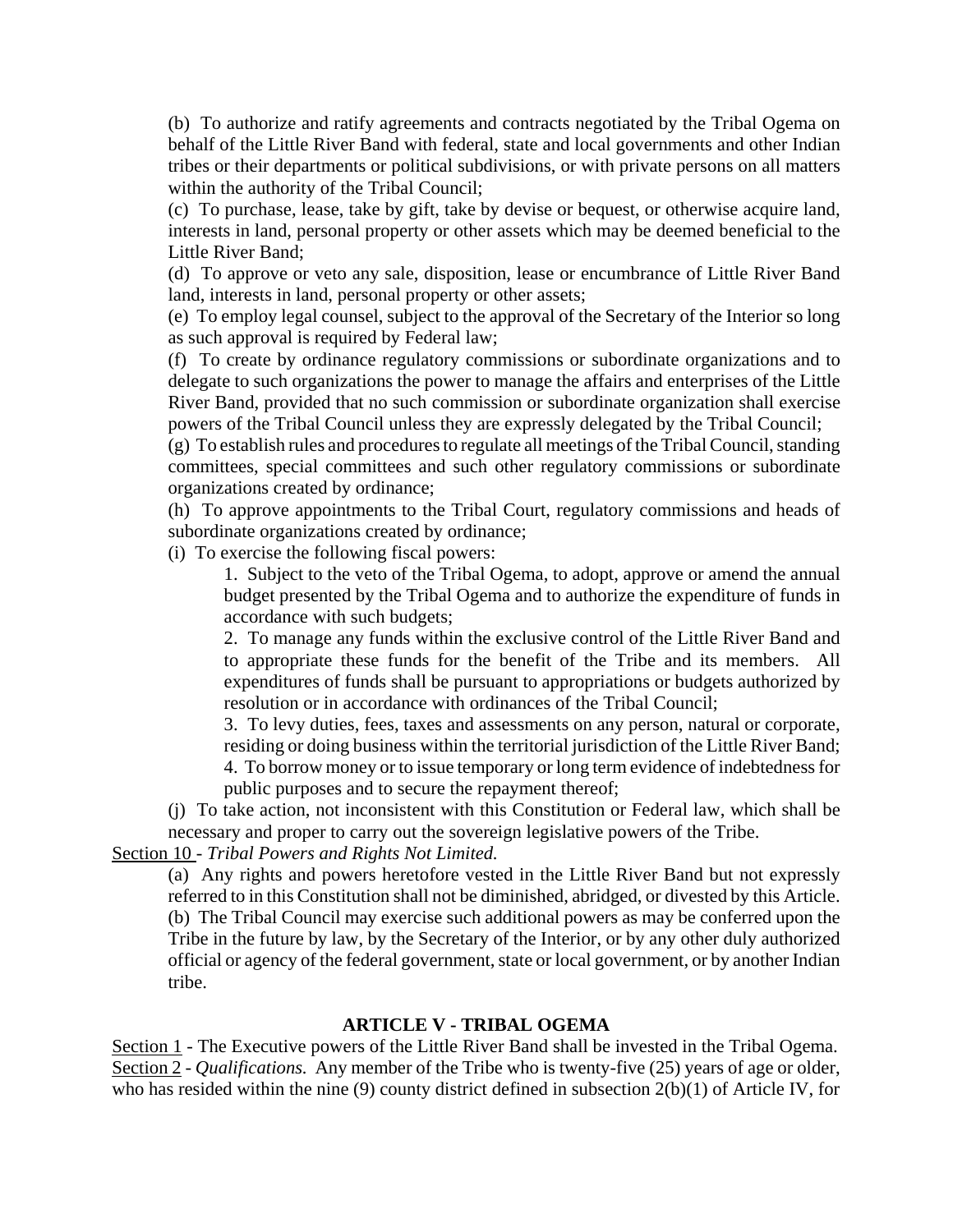at least six (6) months prior to the date of the next scheduled election may serve as Tribal Ogema. Section 3 - *Term of Office.*

(a) The Tribal Ogema's term of office shall be four (4) years.

(b) The Tribal Ogema will continue in office until his/her successor is sworn in by the Tribal Court, the office is deemed vacant, or he/she is removed as the Tribal Ogema.

(c) If the Ogema ceases to be a member of the Tribe, he/she will automatically forfeit the Ogema position.

(d) If the Ogema ceases to reside in the nine  $(9)$  county district defined in subsection  $2(b)(1)$ of Article IV, he/she will automatically forfeit the Ogema position.

(e) There shall be no prohibition against continuous service.

Section 4 - *Election of the Tribal Ogema.* The Tribal Ogema shall be the candidate seeking the office who receives a majority of the tribal vote cast for that position. If no one (1) candidate receives a majority of the votes cast, a run-off election shall be held between the two (2) highest vote recipients.

Section 5 - *Powers of the Ogema.*

(a) Subject to any limitations contained in this Constitution, the Tribal Ogema of the Little River Band shall be invested with the executive powers of its inherent sovereignty including, but not limited to:

1. To enforce and execute the laws, ordinances and resolutions of the Tribal Council, consistent with this Constitution.

2. To oversee the administration and management of the Tribal government in accordance with the laws, resolutions, and motions adopted by the Tribal Council.

3. To consult, negotiate, and execute agreements and contracts on behalf of the Little River Band with federal, state, and local governments and other tribal governments, or with private persons or organizations. Agreements and contracts reached must be approved or ratified by Tribal Council to be effective.

4. With the approval of the Tribal Council, to appoint members to the Tribal Court, members of all regulatory commissions, and heads of subordinate organizations created by ordinance (Art. IV, Sec. 9(h)).

5. Timely prepare and present the annual Tribal Budget to the Tribal Council for approval or other action and to keep the Tribal Council fully advised as to the financial condition and needs of the Tribe, preparing monthly reports for the Council, and making quarterly reports available to the membership.

6. To have veto power over actions of the Tribal Council modifying the Tribal Budget or appropriations items as provided in subsection (c) of this Section 5.

7. To collect taxes or assessments against members, non-members and businesses.

8. To manage the economic affairs, enterprises, property (both real and personal) and other interests of the Tribe, consistent with ordinances and resolutions enacted by the Tribal Council.

9. To exclude from the lands of the Tribe persons, or other entities, not legally entitled to be present thereon.

(b) The Tribal Ogema shall receive for his/her services a compensation to be established by the Tribal Council, which shall not be diminished during his/her continuance in office.

(c) Every action taken by the Tribal Council, whether by ordinance, resolution or appropriation, which modifies the Tribal Budget submitted for approval by the Tribal Ogema, shall be presented to the Tribal Ogema for his/her approval and signature before it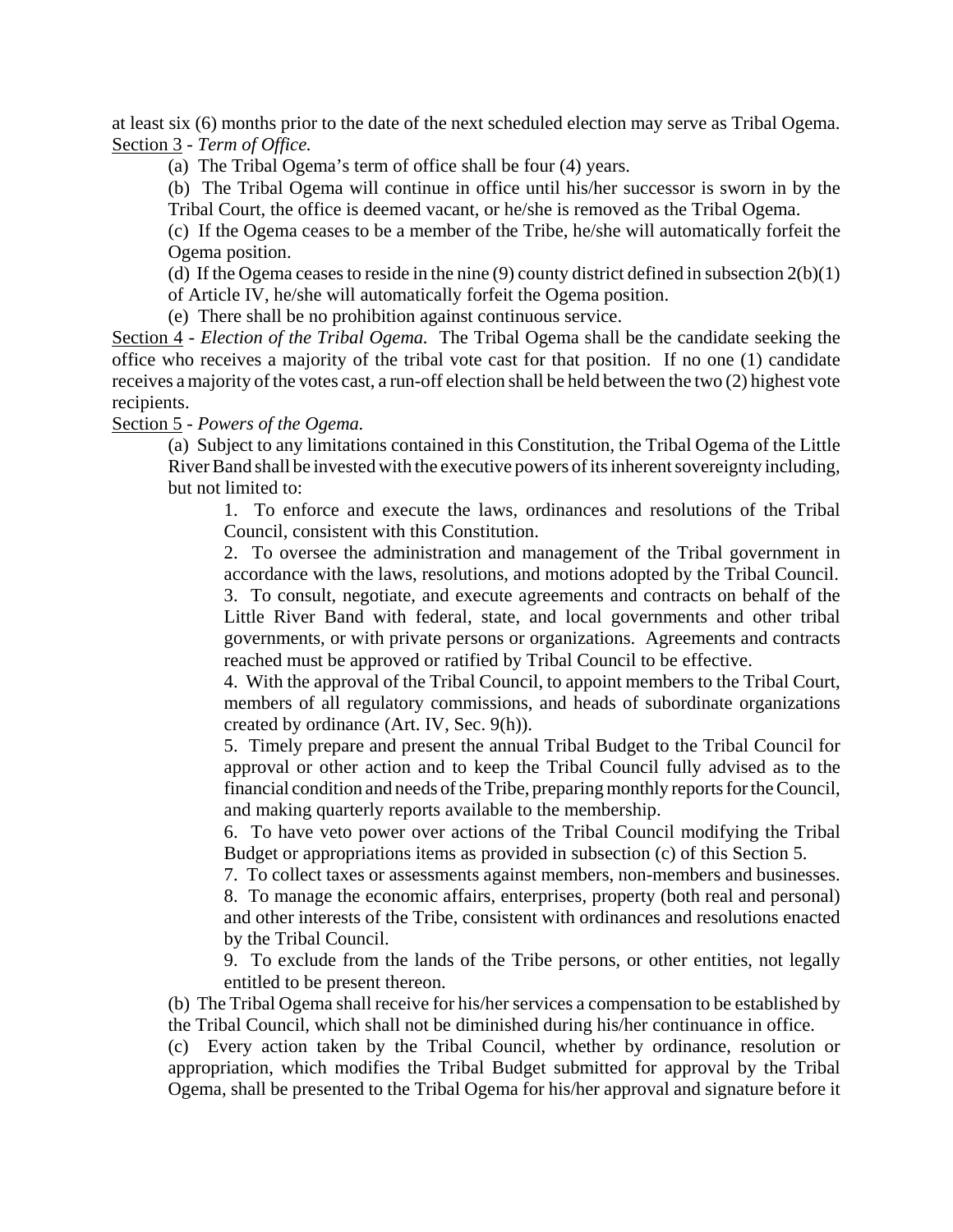becomes effective. The Tribal Ogema shall approve or disapprove of the action taken by the Tribal Council within seven (7) days after the item is submitted to the Tribal Ogema by the Tribal Council. If he/she disapproves of the action taken by the Tribal Council, he shall return it to the Tribal Council within the seven (7) days provided, specifying his/her objections. If after re-consideration, it again passes the Tribal Council by an affirmative vote of six (6) of the nine (9) Tribal Council members, it shall become law and he/she shall sign it notwithstanding his/her objections.

## **ARTICLE VI - TRIBAL COURT**

Section 1 - The judicial power of the Little River Band shall be invested in a Tribal judiciary, which shall consist of the Tribal Court, a Court of Appeals, and such inferior courts as the Tribal Council may from time to time ordain and establish.

Section 2 - *Qualifications.*

(a) *Member of the Tribe.* Any member of Tribe may serve as a Tribal Judge provided he/she is twenty-five (25) years of age or older, is not a member of the Tribal Council or running for a seat on the Tribal Council, and has not been convicted of any crime of dishonesty, or moral turpitude, nor been convicted of a felony under Tribal, or State law within the seven (7) year period immediately preceding the date of the election, or, in the event of a vacancy under Article X, Section 4(a), his/her appointment.

(b) *Non-Member Qualifications.* A non-member of the Tribe may be appointed to or elected to serve as a Tribal judge if such individual possesses a Law degree and has practiced in Federal Indian law or as a tribal judge, and has not been convicted of any crime involving dishonesty, moral turpitude, nor been convicted of a felony under Federal, Tribal or State law within the seven (7) year period immediately preceding the date of the election, or, in the event of a vacancy under Article X, Section 4(a), his/her appointment.

Section 3 - *Composition of the Tribal Court System.*

(a) *Tribal Court.* The Tribal Court shall be a court of general jurisdiction and shall consist of one (1) judge and one (1) associate judge who shall meet as often as circumstances require.

(b) *Court of Appeals.* The Tribal Court of Appeals shall consist of three (3) judges. At least one (1) of the three (3) judges shall be an elder (age 55 years or older) in the Tribe, and at least one (1) of the three (3) judges shall be an attorney licensed to practice before the courts of a state in the United States.

Section 4 - *Appointment and Compensation.*

(a) Judges of the Tribal Court, including the Court of Appeals, shall be elected by the registered voters.

1. *Current Judges.* The current tribal judges as of adoption of these amendments shall identify the following:

A. Tribal Court judges shall determine staggered terms from amongst themselves and new terms shall be set at either two year or four years. Each term thereafter shall be set as set forth in Section 5(a).

B. Court of Appeals judges shall determine staggered terms from amongst themselves and new terms shall be set at either two years or four years. Each term thereafter shall be as set forth in Section 5(a).

2. *Declaration of Tribal Court or Court of Appeals Candidacy.* Candidates shall declare their intention to run for a position on the Tribal Court or the Court of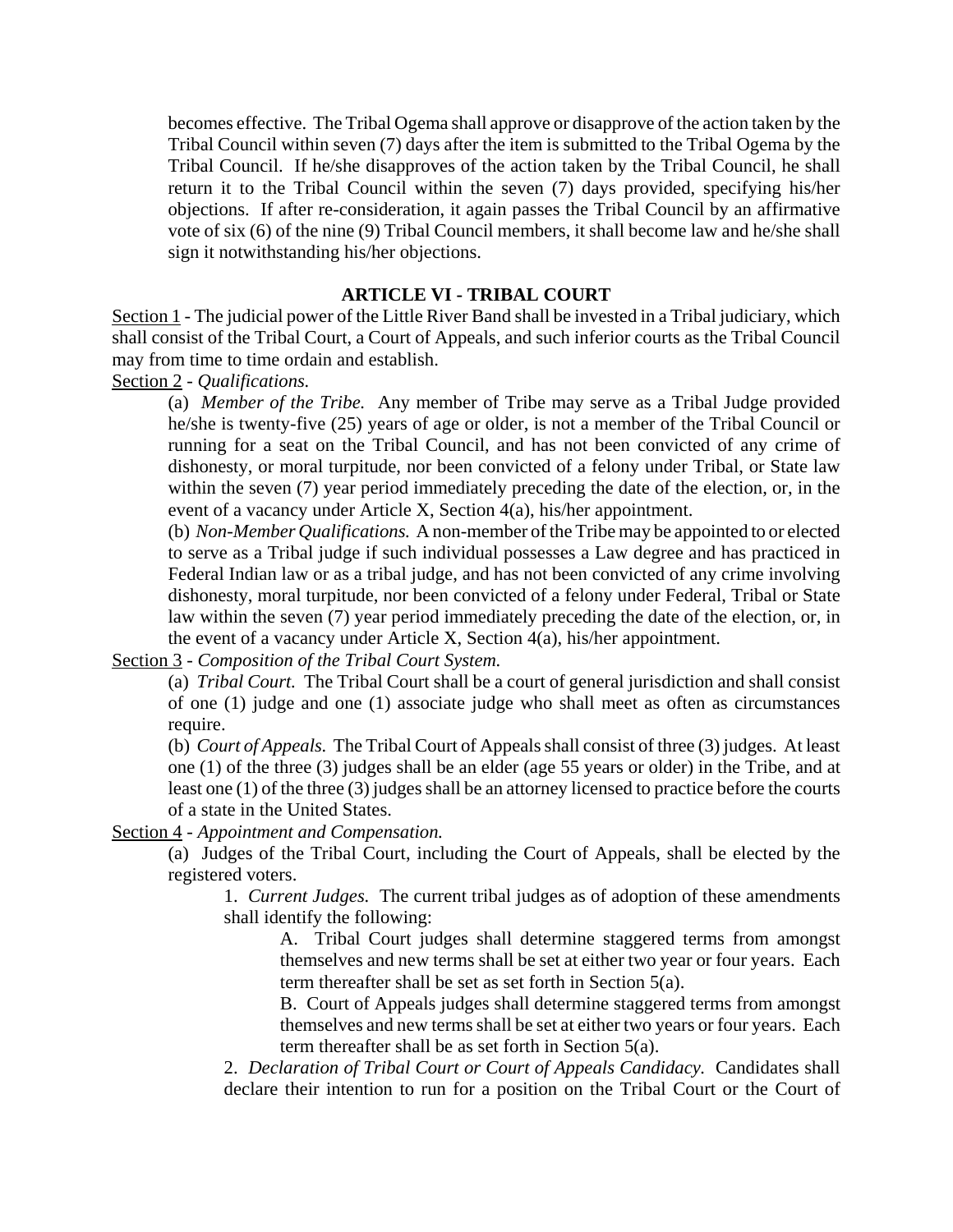Appeals. Provided that, the Election Board shall identify positions on the Court of Appeals requiring specific qualifications as identified in Section 3(b). Where no candidate, at the conclusion of any deadlines set by the Election Board, declares for a position on the Court of Appeals requiring specific qualifications, the Tribal Ogema shall appoint, and the Tribal Council shall approve a judge for that vacancy.

(b) *Compensation.* The Tribal Council shall have the power to establish the level of compensation for each judge; provided that the compensation due to each individual judge shall not be diminished during the term of his/her appointment.

(c) Tribal Judges shall be sworn in by the Speaker of the Tribal Council.

## Section 5 - *Term of Office.*

(a) Except as provided for in Section 6 of this Article VI, the term of office for all Tribal Judges shall be six (6) years.

(b) Tribal Judges will continue in office until a successor is sworn in.

(c) There shall be no prohibition against continuous service.

Section 6 - *Resignation or Removal.*

(a) *Resignation.* A Tribal Judge may resign his/her office at any time. Resignation is immediate upon a Judge submitting written notice to the Tribal Council of his/her resignation.

(b) *Removal.* A Tribal Judge may only be removed by a vote of seven (7) of the nine (9) Council Members following a recommendation of removal by a majority of the remaining Tribal Judges for the following reasons:

1. Unethical conduct, as defined by the Michigan Indian Judicial Association Model Code of Tribal Judicial Conduct;

2. Gross misconduct or malfeasance in office that is clearly prejudicial to the administration of justice;

3. Ineligibility, under Section 2 of this Article, to serve as a member of the Tribal Court;

4. Inability to fulfill the duties of the office due to mental or physical disability, to the extent that he or she is incapable of exercising judgment about or attending to the duties of the Tribal Court. Such determination shall be based upon or supported by competent medical evidence or opinion.

If a member of the Tribal judiciary obtains information which indicates that grounds exist for removal of another judge, he/she shall provide written notice of the charge and specify the facts supporting such charge to all Tribal Judges, including the accused. The Judge so charged shall be notified so he/she may answer the charges at a public hearing of all members of the Tribal Court held for that purpose. Such hearing shall be noticed at least ten (10) days prior to the hearing at which the Judge's referral for removal is to be considered. If a majority of the remaining of the Tribal Court vote to refer the Judge to the Tribal Council for removal, the grounds for removal shall be set forth with specificity and the Tribal Judge shall be suspended from office until the Tribal Council acts on the referral at a public meeting of the Tribal Council held to consider that referral. At least ten (10) days before the meeting of the Tribal Council at which the vote for removal will be taken, the affected judge shall be provided with a written notice of that meeting. Before any vote for removal is taken, the affected judge shall be provided with a reasonable opportunity to answer the charges at the Tribal Council meeting. If the Tribal Council, by affirmative vote of seven (7) of the nine (9) Council members, finds that grounds for removal as stated by the Tribal Court exist, the Tribal Council shall remove the judge from office. If the Tribal Council find that the grounds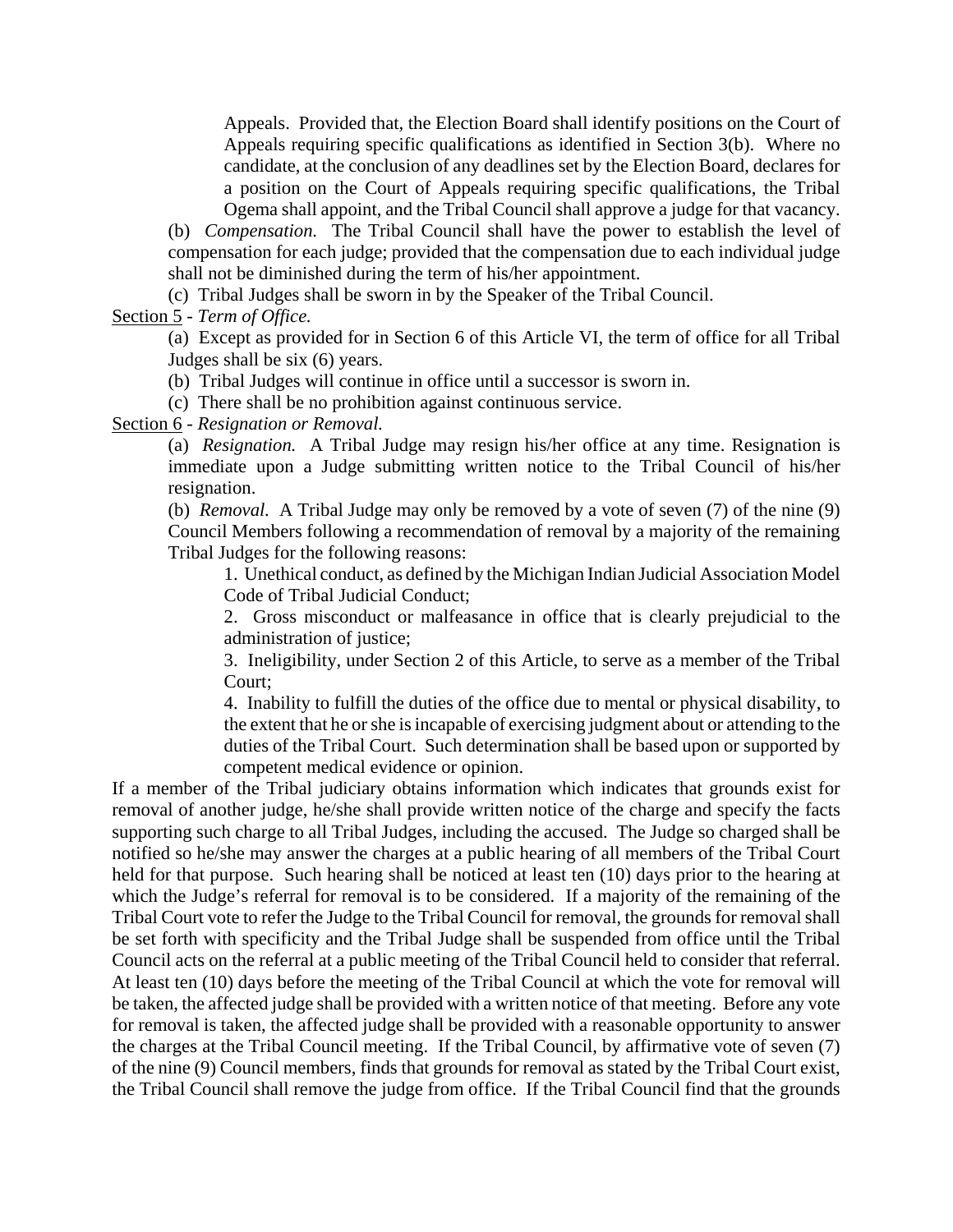for removal do not exist, the suspended judge shall be fully reinstated to the Tribal Court.

Section 7 - *Vacancy.* A vacancy in any Judicial position resulting from a Judge's death, resignation, removal, or recall shall be filled in the same manner as set forth in Article X, Section 4. The term of office for any Tribal Judge appointed under this Section shall be for the remainder of the vacant term.

## Section 8 - *Powers of the Tribal Court*

(a) The judicial powers of the Little River Band shall extend to all cases and matters in law and equity arising under this Constitution, the laws and ordinances of or applicable to the Little River Band including but not limited to:

1. To adjudicate all civil and criminal matters arising within the jurisdiction of the Tribe or to which the Tribe or an enrolled member of the Tribe is a party.

2. To review ordinances and resolutions of the Tribal Council or General Membership to ensure they are consistent with this Constitution and rule void those ordinances and resolutions deemed inconsistent with this Constitution.

3. Hear cases based on ordinances and laws of the Tribe for purpose of determining innocence or guilt where trial by jury has been waived.

4. Assign fines and penalties as allowed for violations of Tribal law, as allowed by Tribal and Federal Law.

5. Grant warrants for search to enforcement officers when just cause is shown.

6. Grant warrants, writs, injunctions and orders no inconsistent with this Constitution.

7. Swear in Tribal Council members and the Tribal Ogema by administering the oath of office;

8. Establish, by general rules, the practice and procedures for all courts of the Little River Band.

Section 9 - *Judicial Independence.* The Tribal Judiciary shall be independent from the legislative and executive functions of the tribal government and no person exercising powers of the legislative or executive functions of government shall exercise powers properly belonging to the judicial branch of government; provided that the Tribal Council shall be empowered to function as the Tribal Court of the Little River Band until the judges prescribed by this Article have been appointed; provided further that the first Tribal Council and Tribal Ogema elected under this Constitution shall make appointments to its courts within ninety (90) days after its members are elected.

## **ARTICLE VII - GENERAL MEMBERSHIP POWERS**

Section 1. *General Membership Meetings.*

(a) Meetings of the General Membership of the Little River Band shall be held twice a year; once in the spring, once in the fall, at a site suitable for such a meeting.

1. The chairperson for these meetings shall be the Tribal Ogema, who will officiate at these meetings.

2. At these meetings the membership will be informed as to the affairs and "state of the Tribe".

3. Subject to the express limitations contained in this Constitution, motions and ordinances adopted by the General Membership shall have the status of law and be binding on the Tribal Council, Tribal Ogema and Judiciary; provided at least thirty (30%) percent of the registered voters of the Tribe are present at such Membership Meeting, as verified by the Election Board.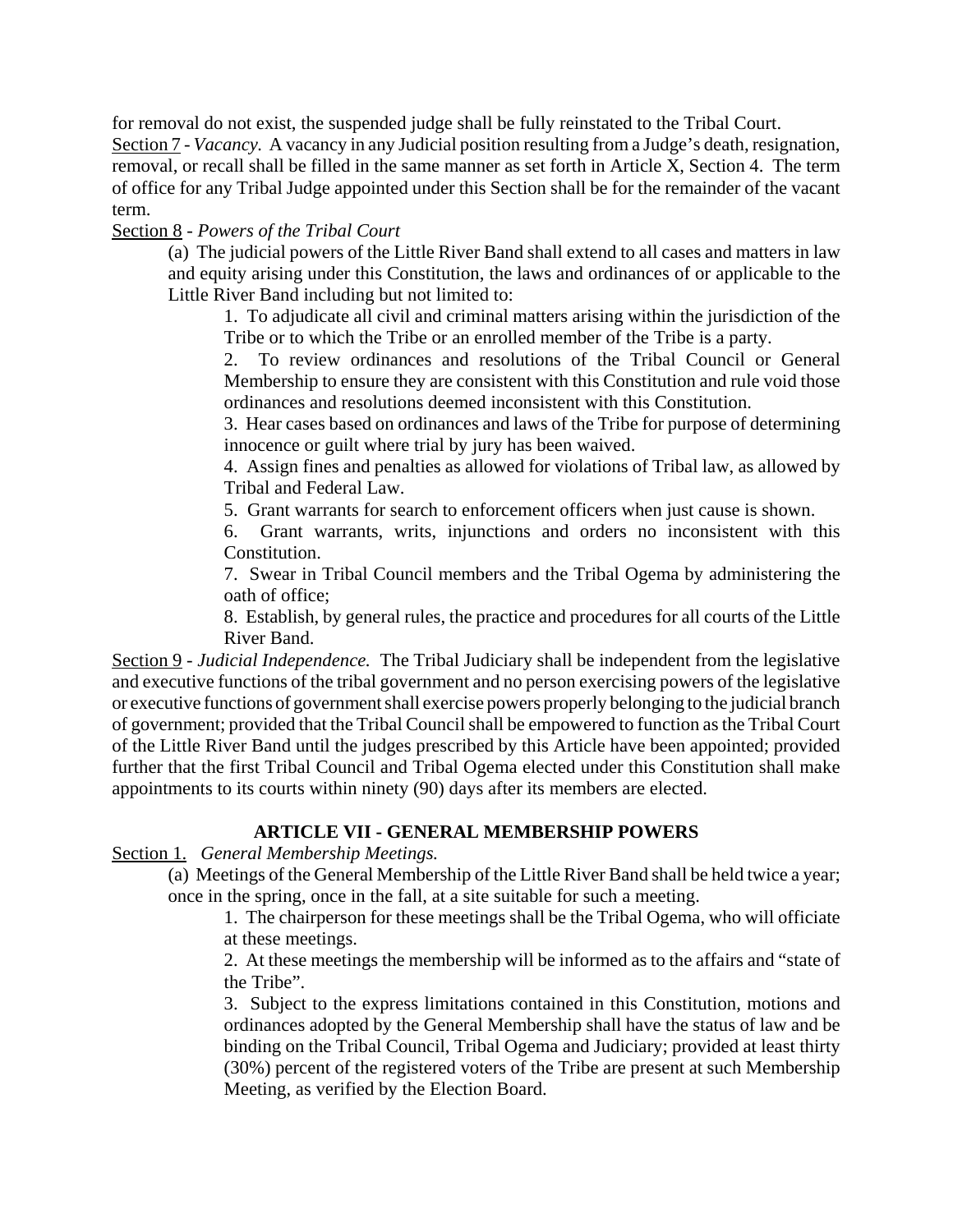4. Notice of a General Membership Meeting shall be given thirty (30) days prior to the meeting by mail to the last known address of each adult member of the Tribe, and by posting in the Tribal Office or Governmental Center.

Section 2 - *Initiative.* Members of the Tribe shall have the power to initiate ordinances or repeal or amend existing ordinances in the following manner:

a. Initiative petitions shall explain the ordinance to be acted upon in language understood by the signatories.

b. Petitions signed by twenty-five percent (25%) of the registered voters and verified by the Election Board shall be presented to the Tribal Council for action.

c. Upon receipt of a verified petition, the Tribal Council may, within thirty (30) days, adopt the initiative measure by a majority vote without alteration. If the Tribal Council fails to adopt the measure, the Election Board shall call a special election for the purpose of allowing the General Membership to vote on the initiative measure.

d. Initiative elections will be held not less than forty-five (45) days after verification and not more than ninety (90) days in accordance with applicable provisions of this Constitution, any applicable tribal ordinance and any rules and regulations issued by the Election Board.

e. The decision of a majority of the voters in such an initiative election vote shall be binding on the Tribal Council, provided that thirty percent (30%) of the registered voters cast ballots. If less than thirty percent (30%) of the registered voters of the Tribe cast ballots in such election, the initiative shall be deemed defeated.

f. The right of initiative does not extend beyond the subject of Tribal ordinances and may not be utilized to abrogate any rights of the Tribal judiciary or abrogate any rights guaranteed to any person under Article III, Section 1 of this Constitution.

Section 3 - *Limitations on Membership Powers.* The General Membership shall not have the power to take any of the following action under this Article:

(a) Propose, adopt or amend the Tribal Budget;

(b) Appropriate or expend Tribal revenues or funds;

(c) Reverse, overturn or otherwise influence any judicial action of the Tribal Court;

(d) Take any action which is otherwise in violation of this Constitution or a usurpation of

individual rights as defined herein.

Section 4 - *Referendum.*

(a) The Tribal Council shall, upon an affirmative vote of seven (7) Council Members, schedule a referendum election on any proposed or previously enacted ordinance by the membership.

(b) The referendum election shall be held no sooner than thirty (30) days and no later than ninety (90) days from the date the proposed or existing ordinance is referred to the voters in accordance with applicable provisions of this Constitution, any applicable tribal ordinance and any rules and regulations issued by the Election Board. The date of the referendum election shall be set by the Tribal Council.

(c) The vote of a majority of those actually voting shall be binding upon the Tribal Council, provided at least thirty percent (30%) of the registered voters of the Tribe cast ballots in the referendum election.

Section 5 - *Time of Effect or Repeal.*

(a) Any action taken under this Article VII shall take effect ten (10) days after certification of election or vote by the Election Board.

(b) Actions taken by the General Membership under this Article VII may only be repealed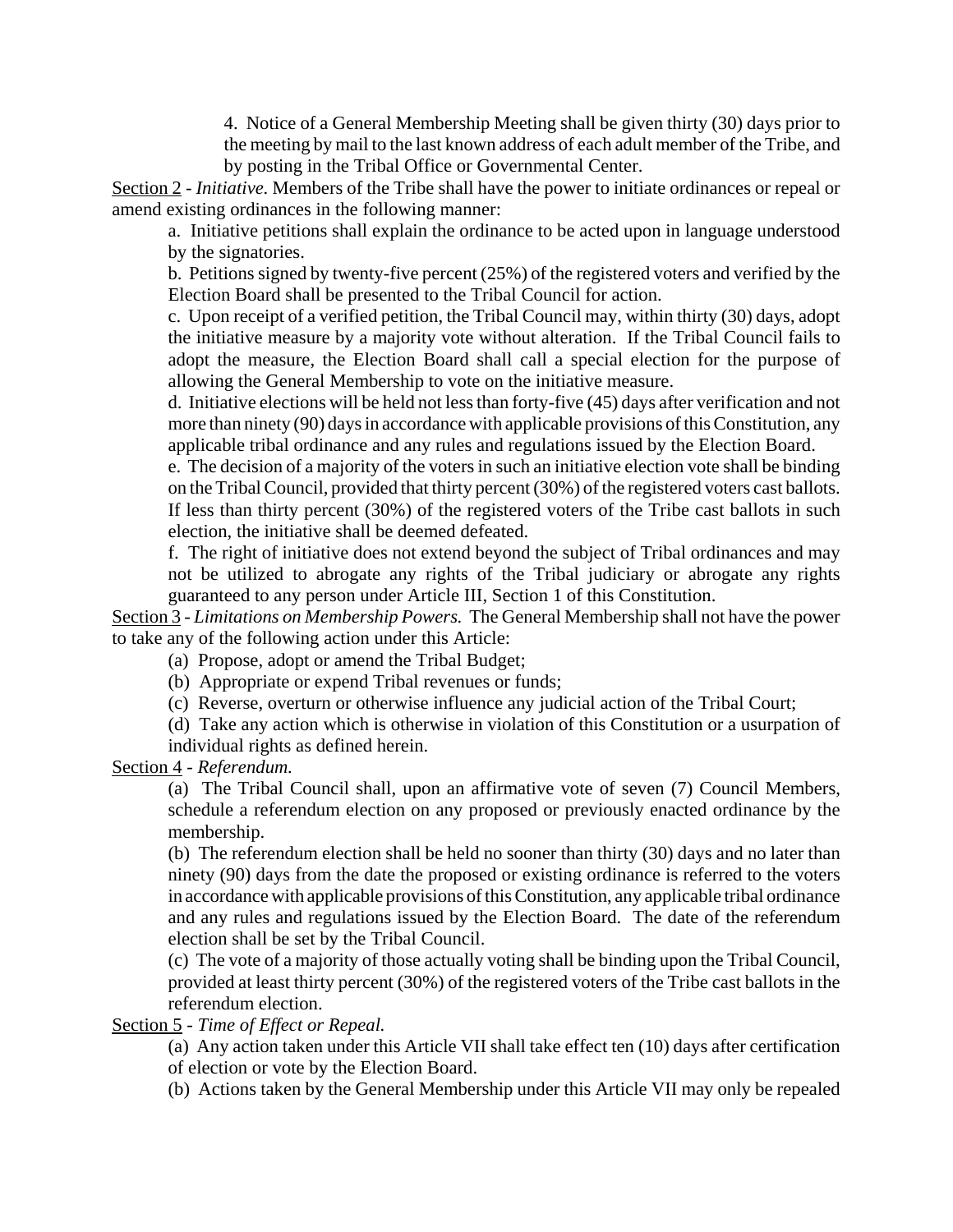by subsequent action of the General Membership and may not be repealed by action of the Tribal Council.

#### **ARTICLE VIII - POWERS OF THE TRIBE NOT DIMINISHED**

Section 1 - Any rights and powers heretofore vested in the Tribe but not expressly referred to in this Constitution shall not be diminished by this Constitution.

Section 2 - This Constitution, Tribal ordinances, regulations and judicial decisions shall govern all people subject to the Tribe's jurisdiction.

## **ARTICLE IX – ELECTION**

Section 1 - *First Election.* The first election under this Constitution of the nine (9) members of the Tribal Council and the Tribal Ogema shall be conducted in accordance with Article IV, Section 2, Article V, Section 6 and this Article and shall be conducted no later than one hundred eighty (180) days after this Constitution is adopted. The date for the election shall be set by the Election Board appointed under subsection (e) of this Section. This election shall be conducted to implement a system of staggered terms of service by Tribal Council members and the Tribal Ogema as follows:

(a) Six positions on the Tribal Council will be elected by members residing in the nine (9) county district consisting of the Michigan Counties of Kent, Lake, Manistee, Mason, Muskegon, Newaygo, Oceana, Ottawa and Wexford. The terms of office for such Council members will be decided in the following manner:

1. The three (3) candidates receiving the highest number of votes shall each serve an approximate four (4) year term of office.

2. The three (3) candidates receiving the next highest number of votes shall serve an approximate two (2) year term of office.

(b) Two positions on the Tribal Council shall be elected by all of the members of the Tribe regardless of residency. The terms of office for such Council members will be decided in the following manner:

1. The candidate receiving the highest number of votes shall serve an approximate four (4) year term of office.

2. The candidate receiving the next highest number of votes shall serve an approximate two (2) year term of office.

(c) One position on the Tribal Council shall elected by those members residing outside the nine (9) county district and shall serve an approximate two (2) year term of office.

(d) The candidate for the office of Tribal Ogema who receives the majority of votes cast shall serve an approximate four (4) year term of office. If no one (1) candidate receives a majority of the votes cast, a run-off election shall be held between the two (2) candidates who received the highest number of votes.

(e) The Tribal Council in office when this Constitution is adopted shall appoint an Election Board consisting of five (5) adult members of the Tribe. Such appointments shall be made no later than thirty (30) days after this Constitution is adopted.

(f) The service of the Election Board members appointed to conduct the first election shall expire immediately upon completion of their duties, in order that the first-elected Tribal Ogema and Tribal Council may make appointments to the Election Board.

(g) The Election Board shall issue such rules and regulations, consistent with this Constitution, as it deems necessary to properly conduct the first election. Such rules and regulations shall be issued no later than ninety (90) days after appointments are made to the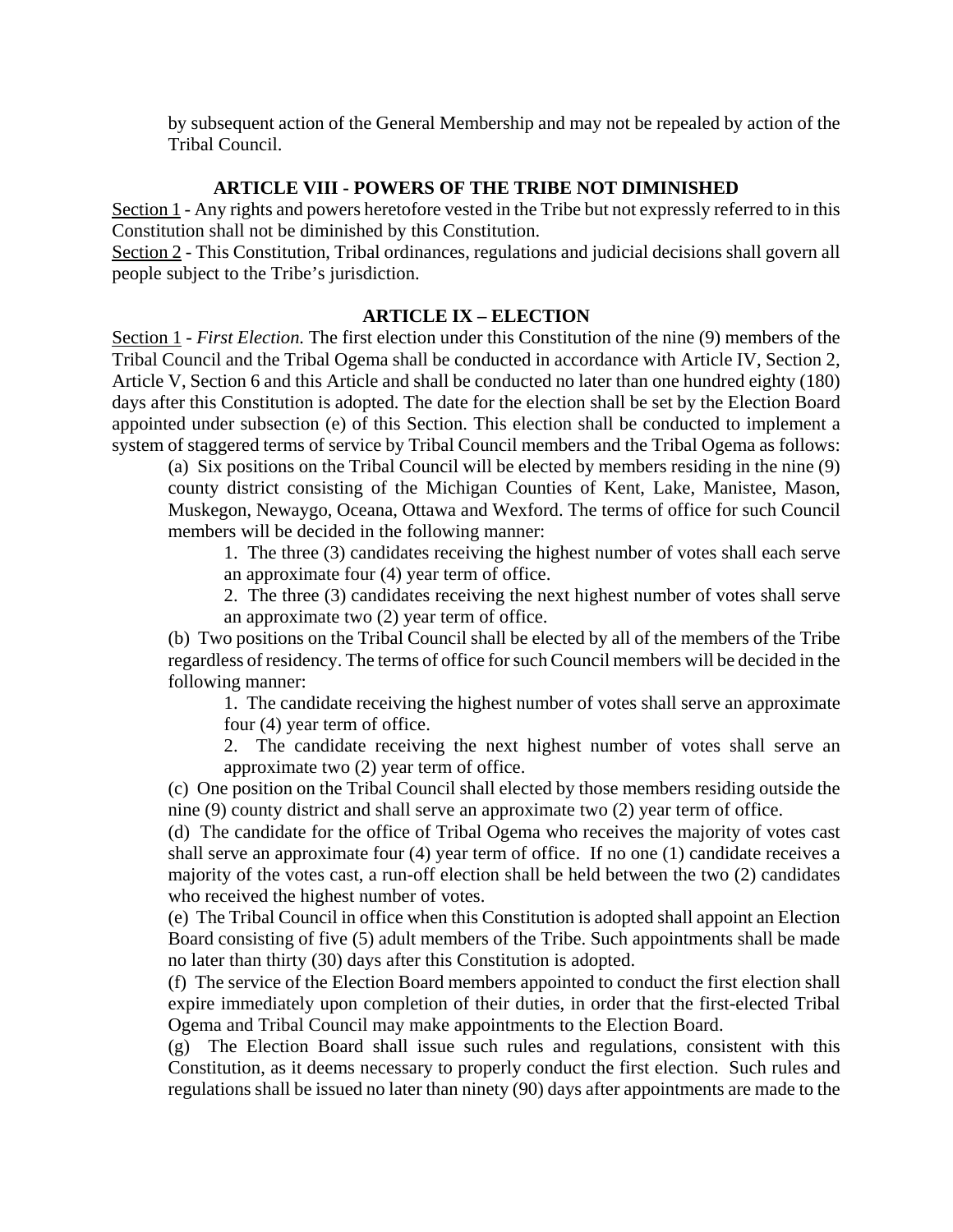Election Board.

(h) The Election Board shall register eligible voters of the Tribe and provide for conducting the first election.

Section 2 - *Election Methods.*

(a) *Regular Elections.* After the first election, members of the Tribal Council and the Tribal Ogema shall be elected in the month of April, the date to be set by the Election Board. The conduct for all tribal elections, including registration requirements, shall be prescribed and provided for by the Election Board.

(b) *Special Elections.* Special elections shall be called by the Election Board, when appropriate or when required under this Constitution, to remove, recall, and fill vacancies of elected officials, and to submit initiatives and referenda to the Tribal membership.

Section 3 - *Voting.*

(a) Any duly enrolled member of the Little River Band of Ottawa, who is at least eighteen (18) years old, and is registered to vote on the date of any given tribal election shall be eligible to vote in that tribal election.

(b) Voting in tribal elections shall be by secret ballot cast at polls established by the Election Board; Provided however, that the membership may make advisory recommendations at General Membership meetings by voice vote or show of hands concerning matters to be decided by the Tribal Council.

(c) Absentee voting shall be permitted in accordance with such rules and procedures as shall be established by the Election Board.

(d) Each registered voter shall be entitled to cast one (1) vote for each vacancy on the Tribal Council in the district(s) in which such voter resides. No more than one (1) vote per candidate may be cast. The candidate(s) receiving the highest number of votes shall be elected to fill each vacancy according to the rank order of votes received. Each registered voter shall be entitled to cast one (1) vote for a candidate for the office of Tribal Ogema.

(e) In all other elections, a majority of those voting in the election shall constitute action by the Tribe and such vote shall be conclusive on the Tribe.

Section 4 - *Election Board.*

(a) The Election Board shall consist of five members to be elected by the registered voters. 1. *First Election of Members.* The first election shall be conducted by the Election Board currently seated and their terms of office shall be concluded when the newly elected Election Board members are sworn into office.

2. *First Election Date.* The first such election shall be conducted during the next general election of the Tribe.

3. *Staggered Terms.* Election Board candidates elected to these positions shall serve as follows:

A. The three (3) candidates receiving the highest number of votes shall serve a four-year term of office.

B. The two (2) candidates receiving the next highest number of votes shall serve a two-year term of office, and the term shall thereafter be as set forth in subsection (b).

(b) The term of office for an Election Board member shall be four (4) years.

(c) Allegations of impropriety by the Election Board shall be settled by the Tribal Judiciary.

(d) Tribal members who are holding elected office, or running for office, shall not be eligible to serve as an Election Board member.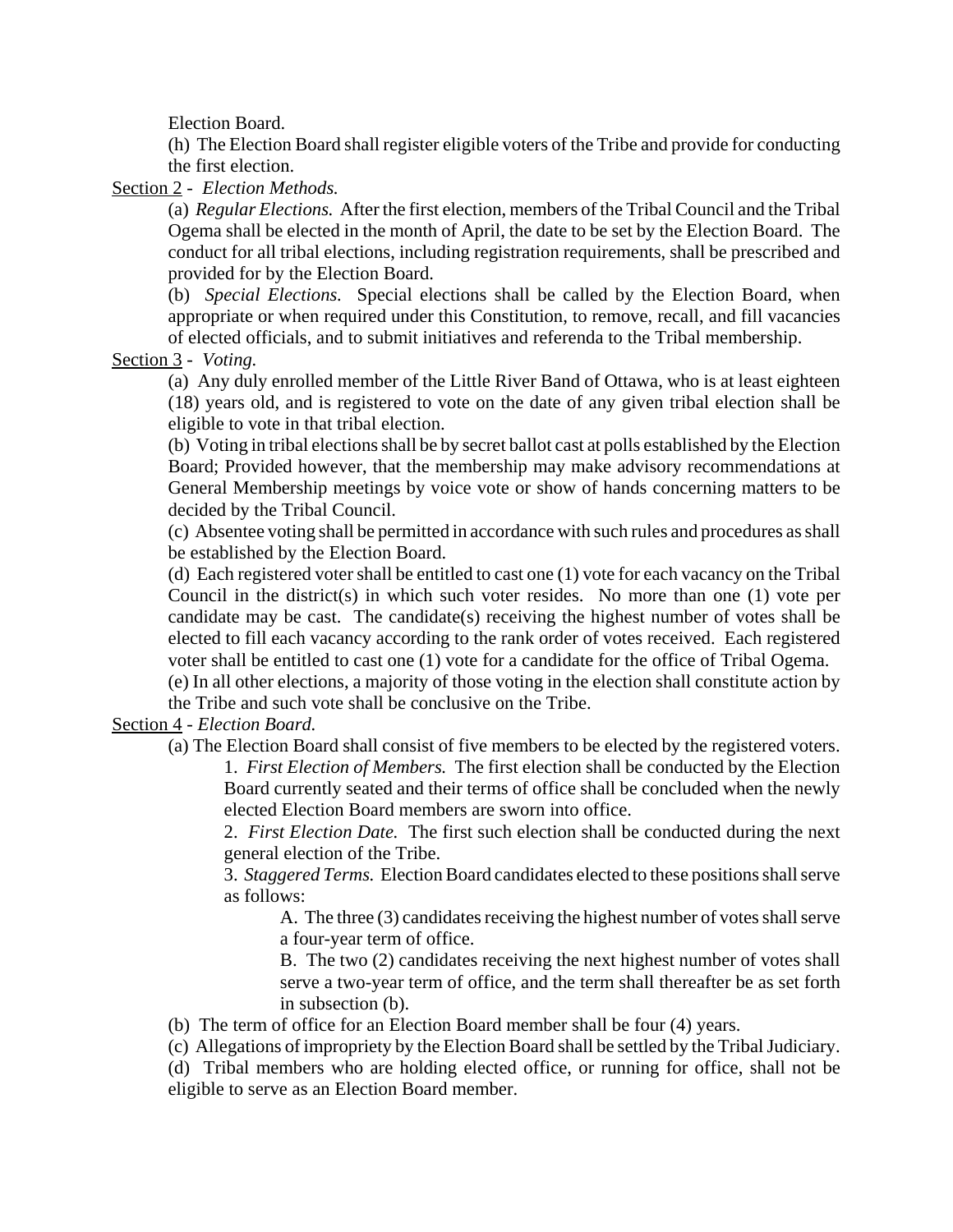(e) The Election Board shall be authorized to issue such rules and procedures as may be necessary to carry out tribal elections and to provide for ongoing voter registration.

(f) Candidates for tribal office may choose a representative to be present when the election ballots are counted by the Election Board.

(g) A Tribal member shall have five (5) business days from the date of the election to file an election challenge.

(h) A vacancy in any Election Board position resulting from death, resignation, removal, or recall shall be filled in the manner as set forth in Article X. Section 4.

## **ARTICLE X - RESIGNATION, RECALL, OR REMOVAL OF ELECTED OFFICIALS**

Section 1- *Resignation.* The Tribal Ogema or any member of the Tribal Council may resign from his/her elected position by submitting written notice of resignation to the Tribal Council. Such resignation is effective upon receipt by the Tribal Council.

Section 2 – *Recall.* The registered voters of the Tribe shall have the right to recall the Tribal Ogema, any member of the Tribal Council, or a Tribal Judge or Appellate Judge by filing a recall petition with the Election Board. The petition must be signed by at least twenty-five percent (25%) of the registered voters of the Tribe. The Election Board shall verify and approved/deny the petition within thirty (30) days of receipt. At least fifty percent (50%) of the verified signatures on the petition must be registered voters who are eligible to vote in the election of the Tribal Council member now subject to recall.

The Election Board shall conduct a recall election within ninety (90) days of the Election Board's verification and approval of the petition and its signatures. If the term of office for the Tribal Ogema or Tribal Council member being recalled will end within six (6) months of the date the Election Board verifies and approves the recall petition the issue will be held until the next regularly scheduled session.

Section 3 - *Removal.* The Tribal Ogema or any member of the Tribal Council may be subject to removal by a resolution in favor of removal supported by seven (7) of the nine (9) members of the Tribal Council for any of the following reasons:

(a) Gross misconduct or malfeasance in office.

(b) Conviction, while in office, of a felony under Federal, Tribal, or State law, or conviction of any other crime involving dishonesty or moral turpitude.

(c) Inability to fulfill the duties of the office due to mental or physical disability, to the extent that he/she is incapable of exercising judgment about or attending to the business of his/her office.

At least ten (10) days before the meeting of the Tribal Council at which the vote for removal will be taken, the Tribal Ogema or Tribal Council member, shall be provided with a written notice of Tribal Council's intent to vote to remove, which notice shall set forth, with specificity, the alleged grounds for removal. Before any vote for removal is taken, the Tribal Ogema or Tribal Council member, shall be provided with a reasonable opportunity to answer the charges at the public meeting of the Tribal Council, held for that purpose. The decision of the Tribal Council shall be final.

Section 4 - *Vacancies*. A vacancy in the office of an elected official resulting from death, resignation, forfeiture, removal, or recall shall be filled as follows:

(a) If less than eighteen (18) months remain in the term of office of an elected official, an individual shall be appointed to fill such vacant position at the next regular Tribal Council meeting, provided such appointment is approved by a majority vote of the Tribal Council. The Speaker of the Tribal Council shall nominate an individual to fill the vacancy in the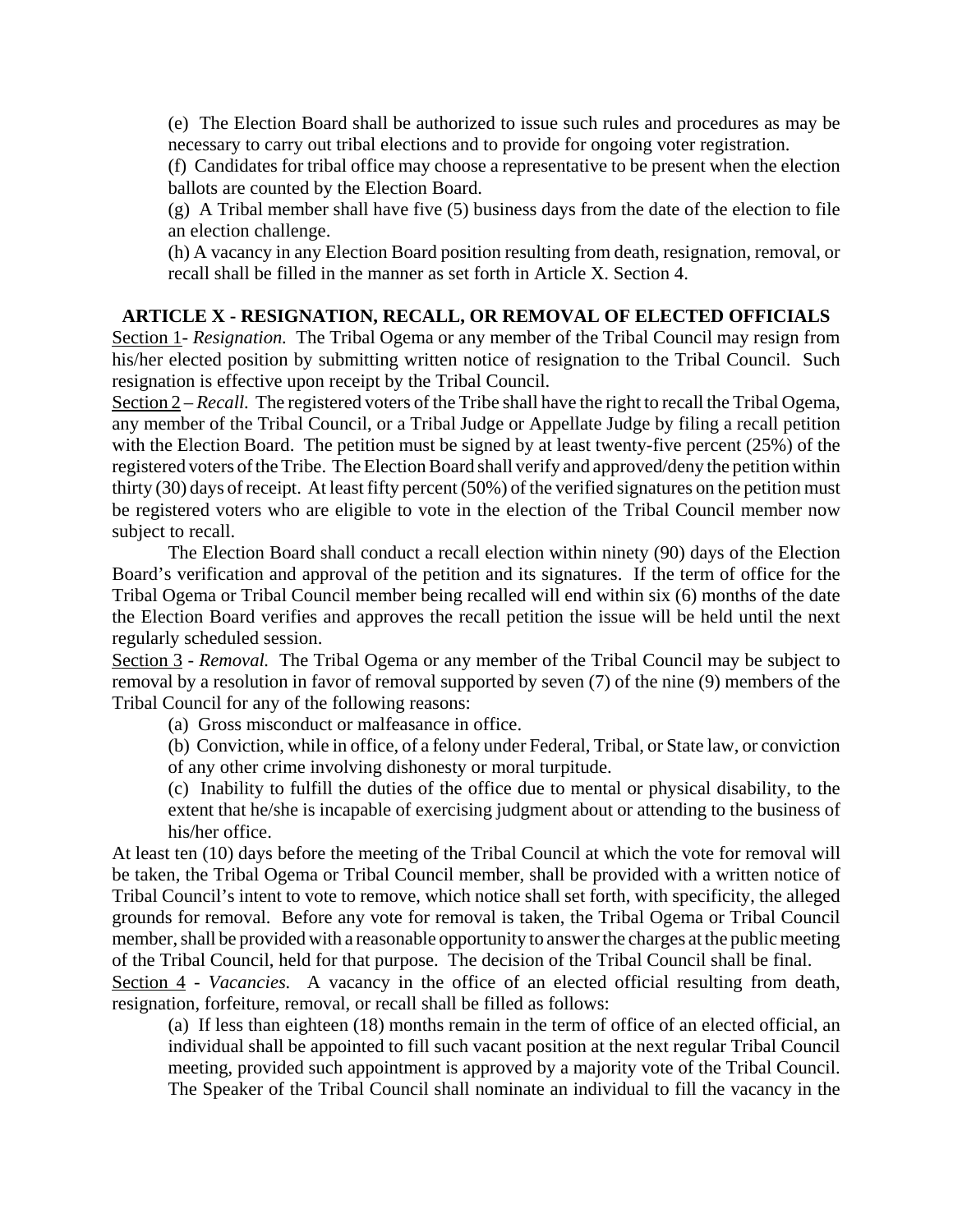Office of the Tribal Ogema. The Tribal Ogema shall nominate an individual to fill any other vacancy of an elected official.

(b) If more than eighteen months remain in the term of office of an elected official, a special election shall be held within three (3) months after the vacancy occurs. When calling a special election to the fill the vacancy of a Tribal Council member, the qualifications for candidates and registered voters entitled to participate shall be consistent with those applicable to the District in which such vacant seat exists and in regards to any other office the individual must meet the qualifications required in the vacant position.

(c) Any special election required to be held under this Section shall be conducted in accordance with applicable provisions of this Constitution, any applicable tribal ordinance and any rules and regulations issued by the Election Board.

(d) The elected official taking office under the provisions of this Section shall only serve until the term of office for the vacant office he/she is filling expires.

A vacancy occurring in the position of Speaker or Recorder of the Tribal Council shall be filled by majority voter of the Tribal Council.

## **ARTICLE XI - SOVEREIGN IMMUNITY**

Section 1 - The Tribal Council shall not waive or limit the right of the Little River Band to be immune from suit, except as authorized by tribal ordinance or resolution or in furtherance of tribal business enterprises. Except as authorized by tribal ordinance or resolution, the provisions of Article III of this Constitution shall not be construed to waive or limit the right of the Little River Band to be immune from suit for damages.

Section 2 - Suits against the Little River Band in Tribal Courts Authorized.

(a) The Little River Band, its Tribal Council members, Tribal Ogema, and other Tribal officials, acting in their official capacities, shall be subject to suit for declaratory or injunctive relief in the Tribal Court system for the purpose of enforcing rights and duties established by this Constitution and by the ordinances and resolutions of the Tribe.

(b) Notwithstanding the authorization provided in subsection (a) of this Section, persons shall not be entitled to an award of damages, as a form of relief, against the Tribe, its Tribal Council members, the Tribal Ogema, or other Tribal officials acting in their official capacities; provided that the Tribal Council may by ordinance waive the right of the Tribe or Tribal officials to be immune from damages in such suits only in specified instances when such waiver would promote the best interests of the Band or the interests of justice.

(c) The Tribe, however, by this Article does not waive or limit any rights which it may have to be immune from suit in the courts of the United States or of any state.

## **ARTICLE XII - CONFLICT OF INTEREST**

In carrying out the duties of tribal office, no tribal official, elected or appointed, shall make or participate in making decisions which involve balancing a personal financial interest, other than interests held in common by all tribal members, against the interests of the Tribe.

## **ARTICLE XIII – SEVERABILITY**

If for any reason any provision of this Constitution shall be held to be invalid or unconstitutional by the Tribal Court or any federal court of competent jurisdiction, the validity and effect of all other provisions shall not be affected thereby.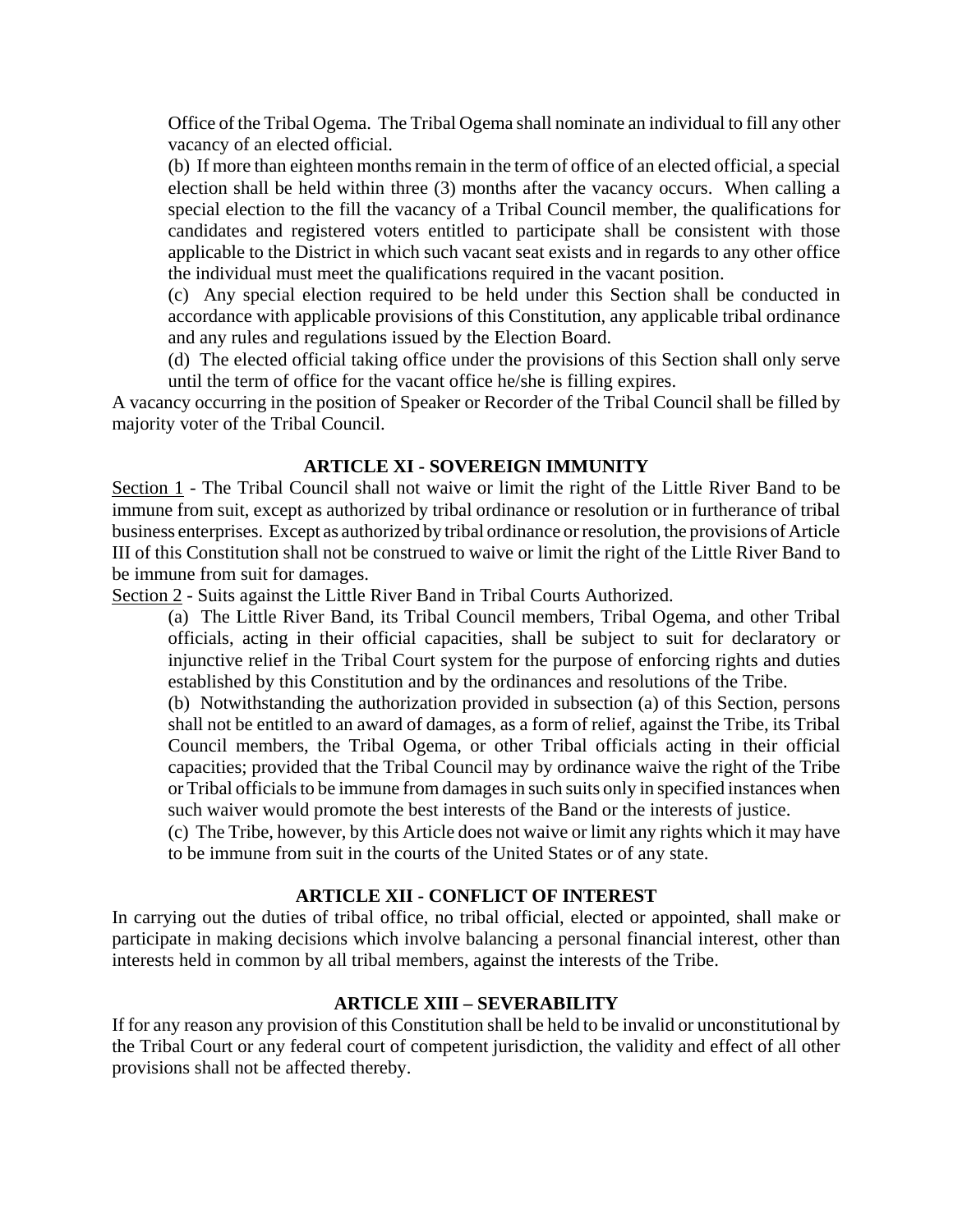## **ARTICLE XIV. AMENDMENTS**

Section 1 - This Constitution may be amended by a majority vote of the qualified voters of the Little River Band voting in an election called for that purpose by the Secretary of the Interior or his authorized representative; provided at least thirty percent (30%) of those entitled to vote participate in such election.

Section 2 - It shall be the duty of the Secretary of the Interior to call an election on any proposed amendment at the request of the Tribal Council or upon receipt of a petition, which has been verified by the Tribe's Election Board, signed by at least thirty percent (30%) of the eligible voters of the Little River Band.

## **ARTICLE XV – ADOPTION**

This Constitution, when adopted by a majority vote of the qualified voters of the Little River Band voting at a special election called for such purpose by the Secretary of the Interior or his authorized representative, in which at least thirty percent (30%) of those entitled to vote shall vote, shall be submitted to the Secretary of the Interior for his approval and shall be effective from the date of his approval.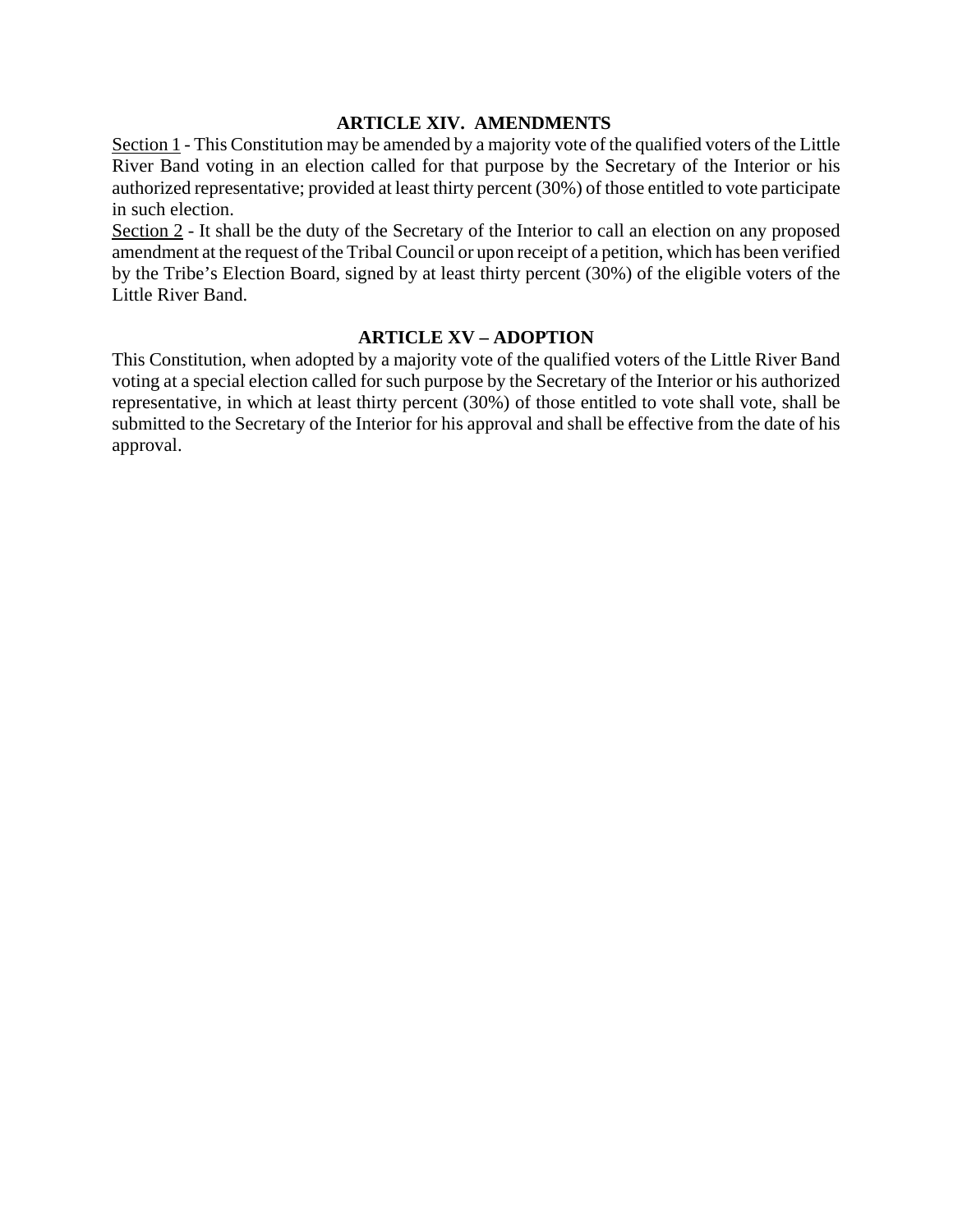## **CERTIFICATE OF RESULTS OF ELECTION**

Pursuant to a Secretarial election authorized by the Deputy Commissioner of Indian Affairs on January 20, 1998, the attached Constitution of the Little River Band of Ottawa was submitted to the qualified voters of the Little River Band and on May 27, 1998, was duly adopted/rejected by a vote of 553 for and 32 against and 3 cast ballots found spoiled of mutilated in an election in which at least 30 percent (30%) of the 833 members entitled to vote, cast their ballots in accordance with the Indian Reorganization Act of June 18, 1934 (48 Stat. 984), as amended.

| /s/ Anne E. Bolton       | /s/ Diane S. Lonn      |
|--------------------------|------------------------|
| Chairman, Election Board | Member, Election Board |
|                          |                        |

/s/ Robert E. Hardenburgh Member, Election Board

/s/ Jonnie J. Sam II Member, Election Board

Date: May 27, 1998

## **CERTIFICATE OF RESULTS OF ELECTION** *(2004 AMENDMENTS)*

Pursuant to an order issued by Larry Morrin, Midwest Regional Director, on October 27, 2003, this Proposed Amendment "A" was submitted to the qualified voters of the Little River Band of Ottawa on April 26, 2004, and was duly adopted/rejected by a vote of 379 for, and 92 against, and 5 cast ballots found spoiled or mutilated, in an election in which at least thirty percent (30%) of the 997 entitled to vote cast their ballots in accordance with Section 16 of the Indian Reorganization Act of June 18, 1934 (48 Stat. 984), as amended.

Pursuant to an order issued by Larry Morrin, Midwest Regional Director, on October 27, 2003, this Proposed Amendment "B" was submitted to the qualified voters of the Little River Band of Ottawa on April 26, 2004, and was duly adopted/rejected by a vote of 375 for, and 94 against, and 7 cast ballots found spoiled or mutilated, in an election in which at least thirty percent (30%) of the 997 entitled to vote cast their ballots in accordance with Section 16 of the Indian Reorganization Act of June 18, 1934 (48 Stat. 984), as amended.

Pursuant to an order issued by Larry Morrin, Midwest Regional Director, on October 27, 2003, this Proposed Amendment "C" was submitted to the qualified voters of the Little River Band of Ottawa on April 26, 2004, and was duly adopted/rejected by a vote of 378 for, and 90 against, and 8 cast ballots found spoiled or mutilated, in an election in which at least thirty percent (30%) of the 997 entitled to vote cast their ballots in accordance with Section 16 of the Indian Reorganization Act of June 18, 1934 (48 Stat. 984), as amended.

| Gerald F. Parrish        | John Ross        |
|--------------------------|------------------|
| Chairman, Election Board | David Lilliberg  |
|                          | Kathleen Bowen   |
| Date: April 26, 2004     | Susan A. Schultz |